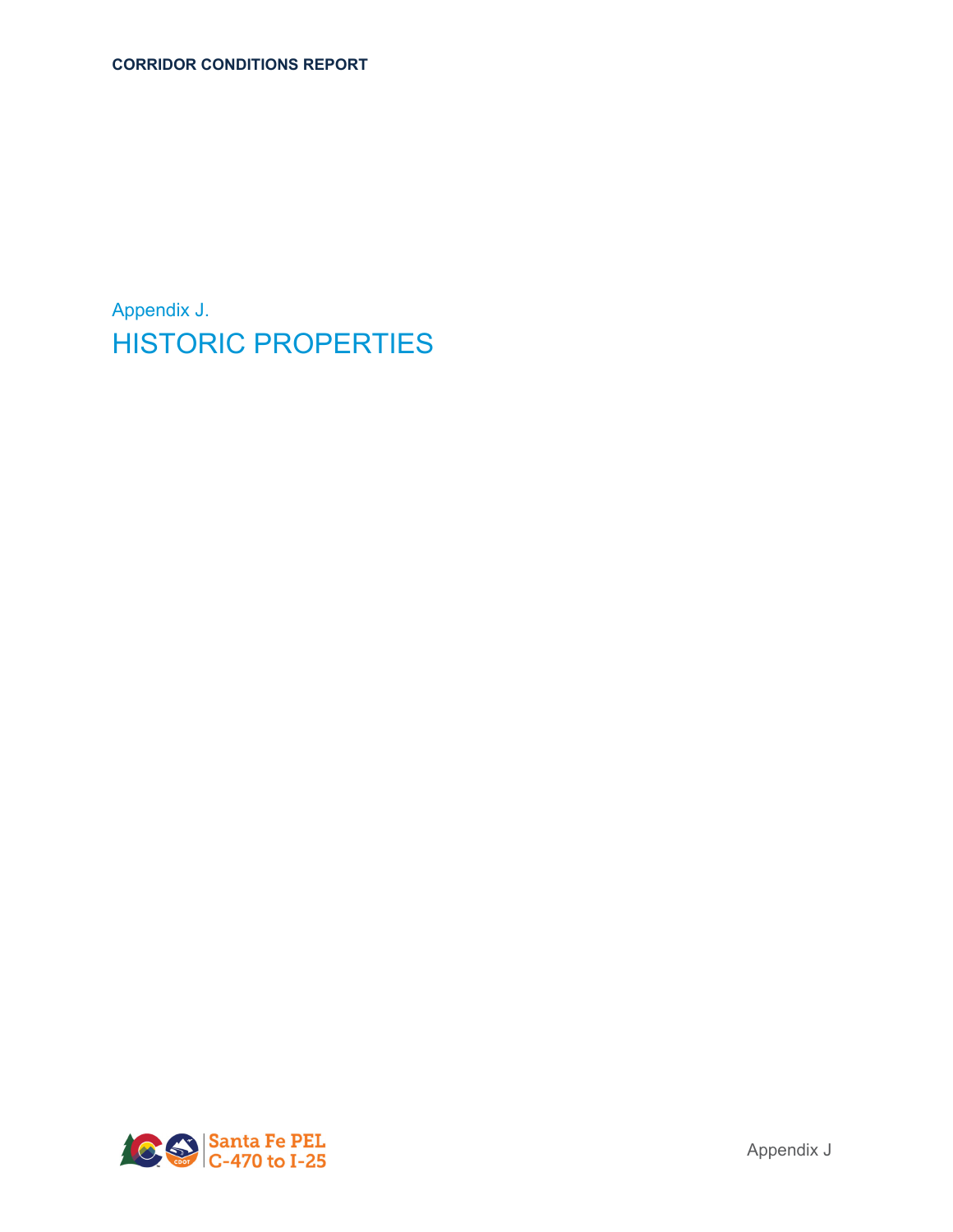

| National Register Status of Historic Properties and Locally-designated Historic Properties in Environmental Study Area |                                               |                                                                                                                                                                                       |                           |                                             |  |
|------------------------------------------------------------------------------------------------------------------------|-----------------------------------------------|---------------------------------------------------------------------------------------------------------------------------------------------------------------------------------------|---------------------------|---------------------------------------------|--|
| Site ID                                                                                                                | Address/Location                              | <b>Resource Name</b>                                                                                                                                                                  |                           | <b>Resource Tyl NR Eligibility</b>          |  |
| 5AH.141                                                                                                                | 6625 S. SANTA FE DR., LITTLETON               | Bungalow                                                                                                                                                                              | <b>Building</b>           | Field Not Eligible (1980)                   |  |
| 5AH.166                                                                                                                | 8201 S SANTA FE DR., LITTLETON                | Wolhurst Country Club ~ Wolhurst Estate ~ Wolhurst Saddle<br>Club                                                                                                                     | Building                  | Officially Not Eligible (2004)              |  |
| 5AH.175                                                                                                                | 2546 W. ALAMO ST., LITTLETON                  |                                                                                                                                                                                       | <b>Building</b>           | No Assessment (1983)                        |  |
| 5AH.176                                                                                                                | 5101 S. RIO GRANDE ST., LITTLETON             | Leyner Engineering Works ~ The Electron Corporation                                                                                                                                   | <b>Building</b>           | Field Not Eligible (1997)                   |  |
| 5AH.178                                                                                                                | 2515 W. ALAMO ST., LITTLETON                  | Sanford House                                                                                                                                                                         | <b>Building</b>           | Field Not Eligible (1982)                   |  |
| 5AH.179                                                                                                                | 2526 W. ALAMO AVE., LITTLETON                 | Cromley/White Residence                                                                                                                                                               | <b>Building</b>           | Field Not Eligible (1997)                   |  |
| 5AH.181                                                                                                                | 2575 W. ALAMO AVE., LITTLETON                 | 1st Congregational / People's Congregational Church                                                                                                                                   | Building                  | Field Not Eligible (1997)                   |  |
| 5AH.182                                                                                                                | 2596 W. ALAMO AVE., LITTLETON                 | H. S. Leach House                                                                                                                                                                     | <b>Building</b>           | Field Eligible (1997)                       |  |
| 5AH.183                                                                                                                | 2636 W. ALAMO ST., LITTLETON                  |                                                                                                                                                                                       | <b>Building</b>           | No Assessment (1983)                        |  |
| 5AH.184                                                                                                                | 2656 W. ALAMO ST., LITTLETON                  |                                                                                                                                                                                       | <b>Building</b>           | No Assessment (1983)                        |  |
| 5AH.185                                                                                                                | 2675 W. ALAMO AVE., LITTLETON                 | Littleton Creamery ~ Antique Store                                                                                                                                                    | <b>Building</b>           | Field Not Eligible (1997)                   |  |
| 5AH.186                                                                                                                | 2676 W. ALAMO AVE., LITTLETON                 | <b>Barrister Building</b>                                                                                                                                                             | <b>Building</b>           | Field Not Eligible (1997)                   |  |
| 5AH.187                                                                                                                | 2677 W. ALAMO AVE., LITTLETON                 | Antiques                                                                                                                                                                              | <b>Building</b>           | Field Not Eligible (1997)                   |  |
| 5AH.188                                                                                                                | 5503 S. PRINCE ST., LITTLETON                 | Joseph L. Hill House ~ Duncan House                                                                                                                                                   | <b>Building</b>           | Field Not Eligible (1997)                   |  |
| 5AH.189                                                                                                                | 5513 S. PRINCE ST., LITTLETON                 | Shellabarger/Langworth House                                                                                                                                                          | <b>Building</b>           | Field Not Eligible (1997)                   |  |
| 5AH.190                                                                                                                | 5523 S. PRINCE ST., LITTLETON                 |                                                                                                                                                                                       | <b>Building</b>           | Field Not Eligible (1997)                   |  |
| 5AH.191                                                                                                                | 5533 S. PRINCE ST., LITTLETON                 |                                                                                                                                                                                       | <b>Building</b>           | Field Not Eligible (1997)                   |  |
| 5AH.192                                                                                                                | 5522 S. NEVADA ST., LITTLETON                 | Noyes/Dodge House                                                                                                                                                                     | <b>Building</b>           | Field Not Eligible (1997)                   |  |
| 5AH.193                                                                                                                | 5621 S. NEVADA ST., LITTLETON                 | Murrell House ~ Prescott House ~ Duman Hotel ~ Saar Hotel                                                                                                                             | <b>Building</b>           | Field Not Eligible (1997)                   |  |
| 5AH.195                                                                                                                | 5798 S. RAPP ST., LITTLETON                   | Columbine Mills ~ Columbine Mercantile Co. ~ Columbine Mill<br><b>Brewery</b>                                                                                                         | Building                  | Officially Eligible (2000)                  |  |
| 5AH.196                                                                                                                | 5878 S. RAPP ST., LITTLETON                   | <b>Edward Montgomery House</b>                                                                                                                                                        | <b>Building</b>           | Field Not Eligible (1997)                   |  |
| 5AH.197                                                                                                                | 5807 S. RAPP ST., LITTLETON                   | Leach House ~ Rapp Street Apartments                                                                                                                                                  | <b>Building</b>           | Field Not Eligible (1997)                   |  |
| 5AH.198                                                                                                                | 5631 S. NEVADA ST., LITTLETON                 | Fowler House                                                                                                                                                                          | <b>Building</b>           | Field Not Eligible (1997)                   |  |
| 5AH.199                                                                                                                | 5542 S. NEVADA ST., LITTLETON                 |                                                                                                                                                                                       | <b>Building</b>           | Field Not Eligible (1997)                   |  |
| 5AH.200                                                                                                                | 5512 S. NEVADA ST., LITTLETON                 | Duncan House                                                                                                                                                                          | <b>Building</b>           | Field Not Eligible (1997)                   |  |
| 5AH.205                                                                                                                | 5602 S. NEVADA ST., LITTLETON                 | <b>Strobel House</b>                                                                                                                                                                  | <b>Building</b>           | Field Not Eligible (1997)                   |  |
| 5AH.209                                                                                                                |                                               | Long Expedition                                                                                                                                                                       | <b>Building</b>           | Field Not Eligible (1982)                   |  |
| 5AH.214                                                                                                                | S. PRINCE AND W. CALEY, LITTLETON             | <b>Littleton Cemetery</b>                                                                                                                                                             | Site                      | Field Not Eligible (2001)                   |  |
| 5AH.234                                                                                                                | 2707 W. MAIN ST., LITTLETON                   | Carnegie Library (Littleton) ~ Melting Pot Restaurant                                                                                                                                 | <b>Building</b>           | Field Not Eligible (1997)                   |  |
| 5AH.235                                                                                                                | 5777 S. RAPP ST., LITTLETON                   | Richard Little House ~ Capwest Securities                                                                                                                                             | <b>Building</b>           | Field Not Eligible (1997)                   |  |
| 5AH.236                                                                                                                | 5728 - 5738 S. RAPP ST., LITTLETON            | J.D. Hill General Store ~ Three Chimneys/Natural                                                                                                                                      | <b>Building</b>           | Field Not Eligible (1997)                   |  |
| 5AH.254.3                                                                                                              |                                               | Surroundings<br>City Ditch - Segment                                                                                                                                                  | Linear                    | Officially Not Eligible (2001)              |  |
| 5AH.254.4                                                                                                              |                                               | City Ditch - Segment                                                                                                                                                                  | Linear                    | Officially Not Eligible (2002)              |  |
| 5AH.254.5                                                                                                              |                                               | City Ditch - Segment                                                                                                                                                                  | Linear                    | Officially Not Eligible (2001)              |  |
| 5AH.254.6                                                                                                              |                                               | City Ditch - Segment                                                                                                                                                                  | Linear                    | Nonsupporting (2017)                        |  |
| 5AH.254.7                                                                                                              |                                               | City Ditch - Segment                                                                                                                                                                  | Linear                    | Nonsupporting (2017)                        |  |
| 5AH.254.8                                                                                                              |                                               | City Ditch - Segment                                                                                                                                                                  | Linear                    | Officially Eligible (1993)                  |  |
| 5AH.254.9                                                                                                              |                                               | City Ditch - Segment                                                                                                                                                                  | Linear                    | Officially Eligible (1982)                  |  |
| 5AH.255.2                                                                                                              |                                               | Denver & Rio Grande Railroad - Segment                                                                                                                                                | Linear                    | Supporting (2013)                           |  |
| 5AH.255.3                                                                                                              |                                               | Denver & Rio Grande Railroad - Segment                                                                                                                                                | Linear                    | Noncontributing (1995)                      |  |
| 5AH.255.5                                                                                                              |                                               | Denver & Rio Grande Railroad - Segment                                                                                                                                                | Linear                    | Supporting (2019)                           |  |
| 5AH.255.6                                                                                                              |                                               | Denver & Rio Grande Railroad - Segment                                                                                                                                                |                           | Officially Eligible (1998)                  |  |
| 5AH.256.2                                                                                                              |                                               | Atchison, Topeka & Santa Fe Railway - Segment                                                                                                                                         | Linear<br>Linear          | Contributing (1995)                         |  |
| 5AH.256.3                                                                                                              |                                               |                                                                                                                                                                                       | Linear                    |                                             |  |
|                                                                                                                        |                                               | Atchison, Topeka & Santa Fe Railway - Segment                                                                                                                                         |                           | Noncontributing (1995)<br>Supporting (2013) |  |
| 5AH.256.4<br>5AH.470                                                                                                   | 1500 W. THOMAS AVE., ENGLEWOOD,               | Atchison, Topeka & Santa Fe Railway - Segment                                                                                                                                         | Linear<br><b>Building</b> | Officially Not Eligible (1993)              |  |
| 5AH.538                                                                                                                | CO                                            | Englewood Depot-Original Site                                                                                                                                                         | Site                      | Officially Eligible (1993)                  |  |
| 5AH.546                                                                                                                |                                               |                                                                                                                                                                                       | <b>Building</b>           | Field Not Eligible (1990)                   |  |
| 5AH.689                                                                                                                | 5639 S. CURTICE ST., LITTLETON                | Stuart/Warfield House ~ Morris Residence                                                                                                                                              | <b>Building</b>           | Officially Not Eligible (1997)              |  |
| 5AH.713                                                                                                                | 601 W. BATES AVENUE, ENGLEWOOD                | General Iron Works                                                                                                                                                                    | <b>Building</b>           | Officially Eligible (1993)                  |  |
| 5AH.714                                                                                                                | 2926 S. GALAPAGO ST., ENGLEWOOD               |                                                                                                                                                                                       | <b>Building</b>           | Officially Not Eligible (1993)              |  |
| 5AH.715                                                                                                                | 2990 S. GALAPAGO STREET,                      | Peterson Residence                                                                                                                                                                    | Building                  | Officially Not Eligible (1993)              |  |
|                                                                                                                        | <b>ENGLEWOOD</b>                              |                                                                                                                                                                                       |                           |                                             |  |
| 5AH.716                                                                                                                | 3010 S. GALAPAGO ST., ENGLEWOOD               | <b>Berg Residence</b>                                                                                                                                                                 | <b>Building</b>           | Officially Eligible (1993)                  |  |
| 5AH.717                                                                                                                | 2905 S. FOX ST., ENGLEWOOD                    |                                                                                                                                                                                       | <b>Building</b>           | Officially Not Eligible (1993)              |  |
| 5AH.718                                                                                                                | 2963 S. FOX ST., ENGLEWOOD                    | Angaran Residence                                                                                                                                                                     | <b>Building</b>           | Officially Not Eligible (1993)              |  |
| 5AH.719                                                                                                                | 2975 S. FOX ST., ENGLEWOOD                    | Amy Residence                                                                                                                                                                         | <b>Building</b>           | Officially Not Eligible (1993)              |  |
| 5AH.720                                                                                                                | 3285 S. SANTA FE DR., ENGLEWOOD               | 4 C's Mexican Cafe Coffee Shop                                                                                                                                                        | <b>Building</b>           | Officially Not Eligible (1993)              |  |
| 5AH.721                                                                                                                | 3315 S. SANTA FE DRIVE, ENGLEWOOD             | Frontier Motor Lodge                                                                                                                                                                  | <b>Building</b>           | Officially Eligible (1993)                  |  |
| 5AH.722                                                                                                                | 3400 S. PLATTE RIVER DR.,<br><b>ENGLEWOOD</b> | Cinderalla Twin Drive-In                                                                                                                                                              | <b>Building</b>           | Officially Not Eligible (1993)              |  |
| 5AH.723                                                                                                                | 701 W. HAMPDEN AVENUE,<br><b>ENGLEWOOD</b>    | Cinderella City Shopping Mall ~ Citycenter Englewood                                                                                                                                  | <b>Building</b>           | Officially Eligible (1998)                  |  |
| 5AH.724                                                                                                                | 1801 W. UNION AVENUE, ENGLEWOOD               | Smith Residence                                                                                                                                                                       | <b>Building</b>           | Officially Not Eligible (1993)              |  |
| 5AH.725                                                                                                                | 1366 W. OXFORD AVE., ENGLEWOOD                | Martin Plastic Converters Inc.                                                                                                                                                        | <b>Building</b>           | Officially Not Eligible (1993)              |  |
| 5AH.726                                                                                                                | 4501 S. SANTA FE DRIVE, ENGLEWOOD             |                                                                                                                                                                                       | <b>Building</b>           | Officially Not Eligible (1993)              |  |
| 5AH.727                                                                                                                | 6115 S. SANTA FE DRIVE, LITTLETON             | Country Kitchen ~ North Woods Inn ~ Inn At Hudson Gardens                                                                                                                             | <b>Building</b>           | Officially Not Eligible (2001)              |  |
| 5AH.728                                                                                                                | 5241 S. RIO GRANDE ST., LITTLETON             | Regal Plastics                                                                                                                                                                        | <b>Building</b>           | Officially Not Eligible (1993)              |  |
| 5AH.729                                                                                                                | 2255 W. BERRY ST., LITTLETON                  | Geneva Home ~ Geneva Lodge ~ Sweet Home/Romoco<br>Poultry Farm                                                                                                                        | <b>Building</b>           | NR Listed (1999)                            |  |
| 5AH.732                                                                                                                | 8025 S SANTA FE DR, LITTLETON                 | Linhart Ranch~Wildacre Ranch~Canary Farm~Littleton Large<br>Animal Clinic ~ Littleton Large Animal Clinic And Canary Farm Building<br>Barn ~ Equine Hospital ~ Green Valley Turf Farm |                           | Officially Not Eligible (2012)              |  |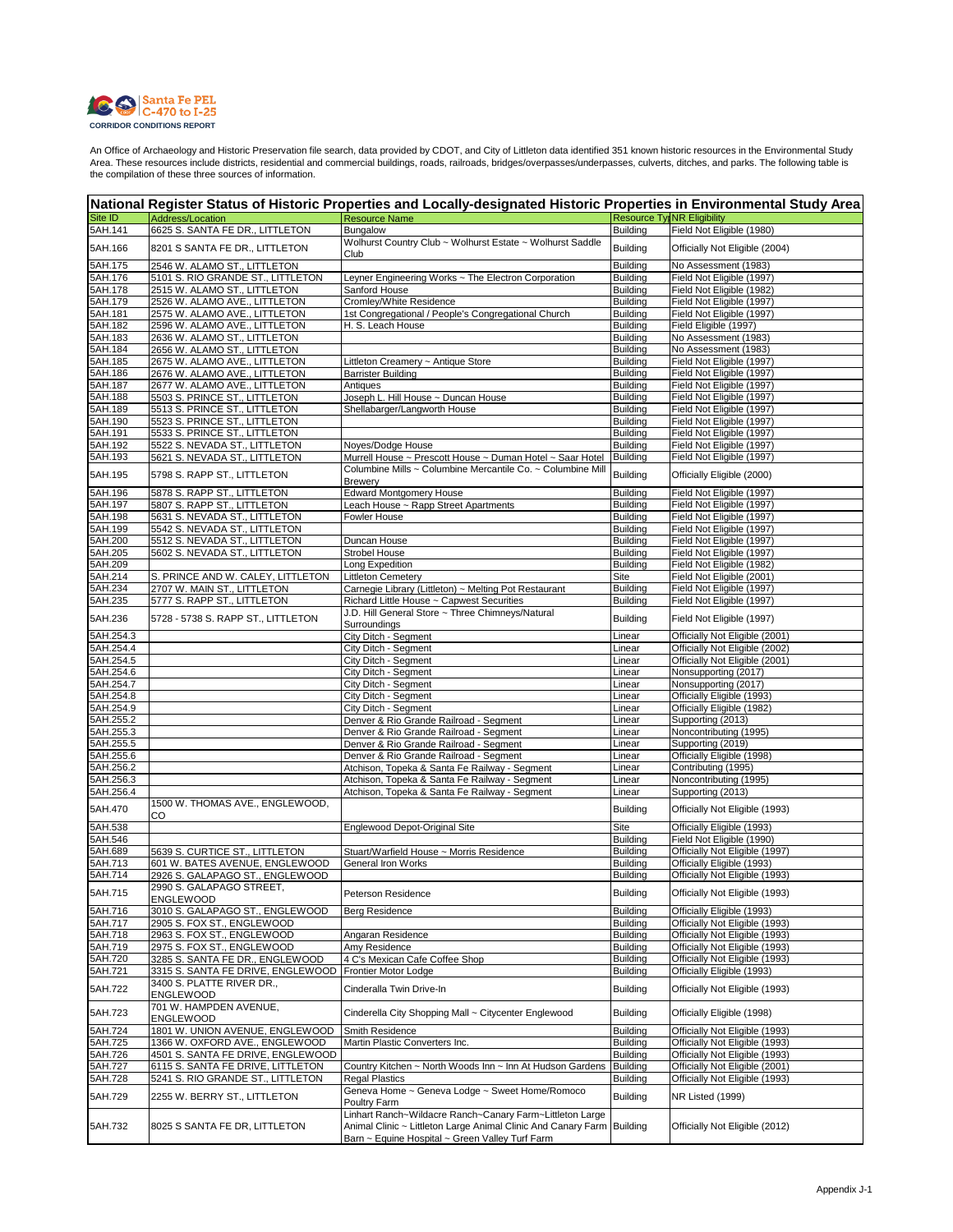

| National Register Status of Historic Properties and Locally-designated Historic Properties in Environmental Study Area |                                                              |                                                                                    |                                    |                                                        |
|------------------------------------------------------------------------------------------------------------------------|--------------------------------------------------------------|------------------------------------------------------------------------------------|------------------------------------|--------------------------------------------------------|
| Site ID                                                                                                                | Address/Location                                             | <b>Resource Name</b>                                                               |                                    | <b>Resource TylNR Eligibility</b>                      |
| 5AH.739                                                                                                                | 3301 S SANTA FE DR, ENGLEWOOD                                | Mark Twain Motor Lodge                                                             | <b>Building</b>                    | Officially Not Eligible (1993)                         |
| 5AH.778                                                                                                                | 3090-3098 S. GALAPAGO ST.,<br>ENGLEWOOD, CO                  | Englewood Depot ~ Englewood Depot Museum ~ Englewood<br>Santa Fe Railroad Depot    | <b>Building</b>                    | <b>SR Listed (1994)</b>                                |
| 5AH.804                                                                                                                | 1280 W OXFORD AVE, ENGLEWOOD                                 | Ream Residence                                                                     | Building                           | Officially Not Eligible (1995)                         |
| 5AH.1175                                                                                                               | 2400 W ALAMO AVE, LITTLETON                                  | Shoppes At Little's Creek ~ West Alamo Center-Arapahoe<br><b>Community College</b> | <b>Building</b>                    | Field Not Eligible (1997)                              |
| 5AH.1176                                                                                                               | 2505 W ALAMO AVE, LITTELTON                                  | Sanford Residence ~ Cornerstone Gallery Of Fine Art                                | Building                           | Field Not Eligible (1997)                              |
| 5AH.1177                                                                                                               | 2506 W ALAMO AVE, LITTLETON                                  | Gill House ~ Sisters' Espresso                                                     | Building                           | Field Not Eligible (1997)                              |
| 5AH.1178                                                                                                               | 2545 W ALAMO AVE, LITTLETON                                  | <b>Elliott's Cleaners</b>                                                          | <b>Building</b>                    | Field Not Eligible (1997)                              |
| 5AH.1179                                                                                                               | 2555 W ALAMO AVE, LITTLETON                                  | Reinke Self Service Laundry ~ Frankie's Travel Center                              | <b>Building</b>                    | Field Not Eligible (1997)                              |
| 5AH.1180                                                                                                               |                                                              | Caley/Broemmel Residence<br>H.J. Wehrly House ~ Roylewood Flower Shop              | <b>Building</b>                    | Field Not Eligible (1997)                              |
| 5AH.1181<br>5AH.1182                                                                                                   | 2595 W ALAMO AVE, LITTLETON<br>2606 W ALAMO AVE, LITTELTON   | Dekoevend House ~ Chiropractic Care Of Littleton                                   | <b>Building</b><br><b>Building</b> | Field Not Eligible (1997)<br>Field Not Eligible (1997) |
| 5AH.1183                                                                                                               | 2626 W ALAMO AVE, LITTLETON                                  |                                                                                    | <b>Building</b>                    | Field Not Eligible (1997)                              |
| 5AH.1184                                                                                                               | 2686 W ALAMO AVE, LITTLETON                                  |                                                                                    | <b>Building</b>                    | Field Not Eligible (1997)                              |
| 5AH.1187                                                                                                               | 2306-16 W BERRY AVE, LITTLETON                               |                                                                                    | <b>Building</b>                    | Field Not Eligible (1997)                              |
| 5AH.1188                                                                                                               | 2356 W BERRY AVE, LITTLETON                                  |                                                                                    | Building                           | Field Not Eligible (1997)                              |
| 5AH.1189                                                                                                               | 2700 W BOWLES AVE, LITTLETON                                 | Littleton Enco Service Station ~ City Deli/Abundant<br>Garden/On Time Print        | <b>Building</b>                    | Field Not Eligible (1997)                              |
| 5AH.1191                                                                                                               | 2530 W CHURCH AVE, LITTLETON                                 | Goebel's ~ Hp Marketing                                                            | <b>Building</b>                    | Field Not Eligible (1997)                              |
| 5AH.1192                                                                                                               | 2594 W CRESTLINE AVE, LITTLETON                              | Centennial Medical Building ~ Light Touch<br>Chiropractic/Natural Health           | <b>Building</b>                    | Field Not Eligible (1997)                              |
| 5AH.1193                                                                                                               | 5419 S CURTICE ST, LITTLETON                                 | Marturano House ~ River View Family Dental                                         | <b>Building</b>                    | Field Not Eligible (1997)                              |
| 5AH.1194                                                                                                               | 5430 S CURTICE ST, LITTLETON                                 | Miller Gossert Residence                                                           | Building                           | Field Not Eligible (1997)                              |
| 5AH.1195                                                                                                               | 5439 S CURTICE ST, LITTLETON                                 |                                                                                    | <b>Building</b>                    | Field Not Eligible (1997)                              |
| 5AH.1196                                                                                                               | 5449 S CURTICE ST, LITTLETON                                 | Laird House                                                                        | Building                           | Field Not Eligible (1997)                              |
| 5AH.1197                                                                                                               | 5469 S CURTICE ST, LITTLETON                                 | Lidolph House                                                                      | <b>Building</b>                    | Field Not Eligible (1997)                              |
| 5AH.1198<br>5AH.1199                                                                                                   | 5489 S CURTICE ST, LITTLETON<br>5490 S CURTICE ST, LITTLETON | <b>Snyder House</b><br>Schuck Kelley Residence                                     | <b>Building</b><br>Building        | Field Not Eligible (1997)<br>Field Not Eligible (1997) |
| 5AH.1200                                                                                                               | 5499 S CURTICE ST, LITTLETON                                 |                                                                                    | <b>Building</b>                    | Field Not Eligible (1997)                              |
| 5AH.1201                                                                                                               | 5500 S CURTICE ST, LITTLETON                                 | Gertsch Residence                                                                  | Building                           | Field Not Eligible (1997)                              |
| 5AH.1202                                                                                                               | 5509 S CURTICE ST, LITTLETON                                 | Nevills House ~ Mcdonald Residence                                                 | Building                           | Field Not Eligible (1997)                              |
| 5AH.1203                                                                                                               | 5510 S CURTICE ST, LITTLETON                                 | Malandra Residence                                                                 | Building                           | Field Not Eligible (1997)                              |
| 5AH.1204                                                                                                               | 5519 S CURTICE ST, LITTLETON                                 | Chafin Residence                                                                   | <b>Building</b>                    | Field Not Eligible (1997)                              |
| 5AH.1205                                                                                                               | 5520 S CURTICE ST, LITTLETON                                 | Rooney House ~ Strong Residence                                                    | Building                           | Field Not Eligible (1997)                              |
| 5AH.1206                                                                                                               | 5529 S CURTICE ST, LITTLETON                                 | Richardson Residence                                                               | <b>Building</b>                    | Field Not Eligible (1997)                              |
| 5AH.1207                                                                                                               | 5530 S CURTICE ST, LITTLETON                                 | Bertschi Residence                                                                 | <b>Building</b>                    | Field Not Eligible (1997)                              |
| 5AH.1208                                                                                                               | 5539 S CURTICE ST, LITTLETON                                 | <b>Pickens/Stewart House</b>                                                       | <b>Building</b>                    | Field Not Eligible (1997)                              |
| 5AH.1209<br>5AH.1210                                                                                                   | 5540 S CURTICE ST, LITTLETON                                 | Cook House                                                                         | Building                           | Field Not Eligible (1997)                              |
| 5AH.1211                                                                                                               | 5549 S CURTICE ST, LITTLETON<br>5550 S CURTICE ST, LITTLETON | Stumph House<br>Balmer House ~ Albers Residence                                    | Building<br><b>Building</b>        | Field Not Eligible (1997)<br>Field Not Eligible (1997) |
| 5AH.1212                                                                                                               | 5559 S CURTICE ST, LITTLETON                                 | Waggy/Danford House ~ Noyes Residence                                              | <b>Building</b>                    | Field Not Eligible (1997)                              |
| 5AH.1213                                                                                                               | 5560 S CURTICE ST, LITTLETON                                 | Mccain/Hultz House                                                                 | <b>Building</b>                    | Field Not Eligible (1997)                              |
| 5AH.1214                                                                                                               | 5564 S CURTICE ST, LITTLETON                                 |                                                                                    | <b>Building</b>                    | Field Not Eligible (1997)                              |
| 5AH.1215                                                                                                               | 5569 S CURTICE ST, LITTLETON                                 | Danford Residence                                                                  | <b>Building</b>                    | Field Not Eligible (1997)                              |
| 5AH.1216                                                                                                               | 5570 S CURTICE ST, LITTLETON                                 | Jewell House                                                                       | <b>Building</b>                    | Field Not Eligible (1997)                              |
| 5AH.1217                                                                                                               | 5579 S CURTICE ST, LITTLETON                                 | Linhart House ~ Banes Residence                                                    | Building                           | Field Not Eligible (1997)                              |
| 5AH.1218                                                                                                               | 5580 S CURTICE ST, LITTLETON                                 | Berkowitz Residence                                                                | Building                           | Field Not Eligible (1997)                              |
| 5AH.1219<br>5AH.1220                                                                                                   | 5589 S CURTICE ST, LITTLETON<br>5590 S CURTICE ST, LITTLETON | Vogel House ~ Wise Residence                                                       | Building<br><b>Building</b>        | Field Not Eligible (1997)                              |
| 5AH.1221                                                                                                               | 5595 S CURTICE ST, LITTLETON                                 | Decamp/Manning House<br>Lane House ~ Alter Residence                               | <b>Building</b>                    | Field Not Eligible (1997)<br>Field Not Eligible (1997) |
| 5AH.1223                                                                                                               | 5599 S CURTICE ST, LITTLETON                                 | Rosa/Haugen House                                                                  | <b>Building</b>                    | Field Not Eligible (1997)                              |
| 5AH.1224                                                                                                               | 5600 S CURTICE ST, LITTLETON                                 | Garrison House ~ Nepper Residence                                                  | <b>Building</b>                    | Field Not Eligible (1997)                              |
| 5AH.1225                                                                                                               | 5609 S CURTICE ST, LITTLETON                                 | Finn/Scott House                                                                   | Building                           | Field Not Eligible (1997)                              |
| 5AH.1226                                                                                                               | 5610 S CURTICE ST, LITTLETON                                 | Markle House ~ Andriunas Residence                                                 | <b>Building</b>                    | Field Not Eligible (1997)                              |
| 5AH.1227                                                                                                               | 5619 S CURTICE ST, LITTLETON                                 | Wehrly House                                                                       | <b>Building</b>                    | Field Not Eligible (1997)                              |
| 5AH.1228                                                                                                               | 5629 S CURTICE ST, LITTLETON                                 | Linkhart House ~ Stevenson Residence                                               | <b>Building</b>                    | Field Not Eligible (1997)                              |
| 5AH.1229                                                                                                               | 5630 S CURTICE ST, LITTLETON                                 | Good Shepherd Lutheran Home                                                        | <b>Building</b>                    | Field Not Eligible (1997)                              |
| 5AH.1230                                                                                                               | 5640 S CURTICE ST, LITTLETON                                 | Cartwright House ~ Hathaway Residence                                              | <b>Building</b>                    | Field Not Eligible (1997)                              |
| 5AH.1231<br>5AH.1232                                                                                                   | 5649 S CURTICE ST, LITTLETON                                 | Louthan House                                                                      | <b>Building</b>                    | Field Not Eligible (1997)<br>Field Not Eligible (1997) |
| 5AH.1233                                                                                                               | 5650 S CURTICE ST, LITTLETON<br>5661 S CURTICE ST, LITTLETON | Comstock/Spotswood House<br>Sargent Residence                                      | <b>Building</b><br><b>Building</b> | Field Not Eligible (1997)                              |
| 5AH.1234                                                                                                               | 5675 S CURTICE ST, LITTLETON                                 | Littleton Motel ~ Roof Top Gardens                                                 | <b>Building</b>                    | Field Not Eligible (1997)                              |
| 5AH.1235                                                                                                               | 5730 S CURTICE ST, LITTLETON                                 | Wehrly Blacksmith Shop ~ Wood Perspectives                                         | <b>Building</b>                    | Field Not Eligible (1997)                              |
| 5AH.1236                                                                                                               | 5749 S CURTICE ST, LITTLETON                                 | <b>BPO Elks #1650</b>                                                              | <b>Building</b>                    | Field Not Eligible (1997)                              |
| 5AH.1237                                                                                                               | 5765 S CURTICE ST, LITTLETON                                 |                                                                                    | <b>Building</b>                    | Field Not Eligible (1997)                              |
| 5AH.1238                                                                                                               | 5789 S CURTICE ST, LITTLETON                                 | Littleton Steam Laundry ~ Colors! Art Gallery                                      | <b>Building</b>                    | Field Not Eligible (1997)                              |
| 5AH.1239                                                                                                               | 5801 S CURTICE ST, LITTLETON                                 | Coleman Motors Corp. ~ Denver Machine Tool Inc.                                    | <b>Building</b>                    | Field Eligible (1997)                                  |
| 5AH.1240                                                                                                               | 5829 S CURTICE ST, LITTLETON                                 | Pearman House ~ Hinchliffe Residence                                               | <b>Building</b>                    | Field Not Eligible (1997)                              |
| 5AH.1241                                                                                                               | 5844 S CURTICE ST, LITTLETON                                 | Libby Bortz Assisted Living                                                        | <b>Building</b>                    | Field Not Eligible (1997)                              |
| 5AH.1242                                                                                                               | 5847 S CURTICE ST, LITTLETON                                 | Kraft Window Service                                                               | <b>Building</b>                    | Field Not Eligible (1997)                              |
| 5AH.1243                                                                                                               | 5850 S CURTICE ST, LITTLETON                                 | Mitchell House ~ Dye Residence                                                     | <b>Building</b>                    | Field Not Eligible (1997)                              |
| 5AH.1244<br>5AH.1245                                                                                                   | 5859 S CURTICE ST, LITTLETON                                 | Maloney House ~ Thompson Residence<br>Knight House ~ Kaplan Residence              | <b>Building</b><br><b>Building</b> | Field Not Eligible (1997)<br>Field Not Eligible (1997) |
| 5AH.1246                                                                                                               | 5860 S CURTICE ST, LITTELTON<br>5869 S CURTICE ST, LITTLETON | Green House                                                                        | <b>Building</b>                    | Field Not Eligible (1997)                              |
| 5AH.1247                                                                                                               | 5869 S CURTICE ST, LITTLETON                                 |                                                                                    | <b>Building</b>                    | Field Not Eligible (1997)                              |
| 5AH.1248                                                                                                               | 5870 S CURTICE ST, LITTLETON                                 | Knight House ~ The Focal Point                                                     | <b>Building</b>                    | Field Not Eligible (1997)                              |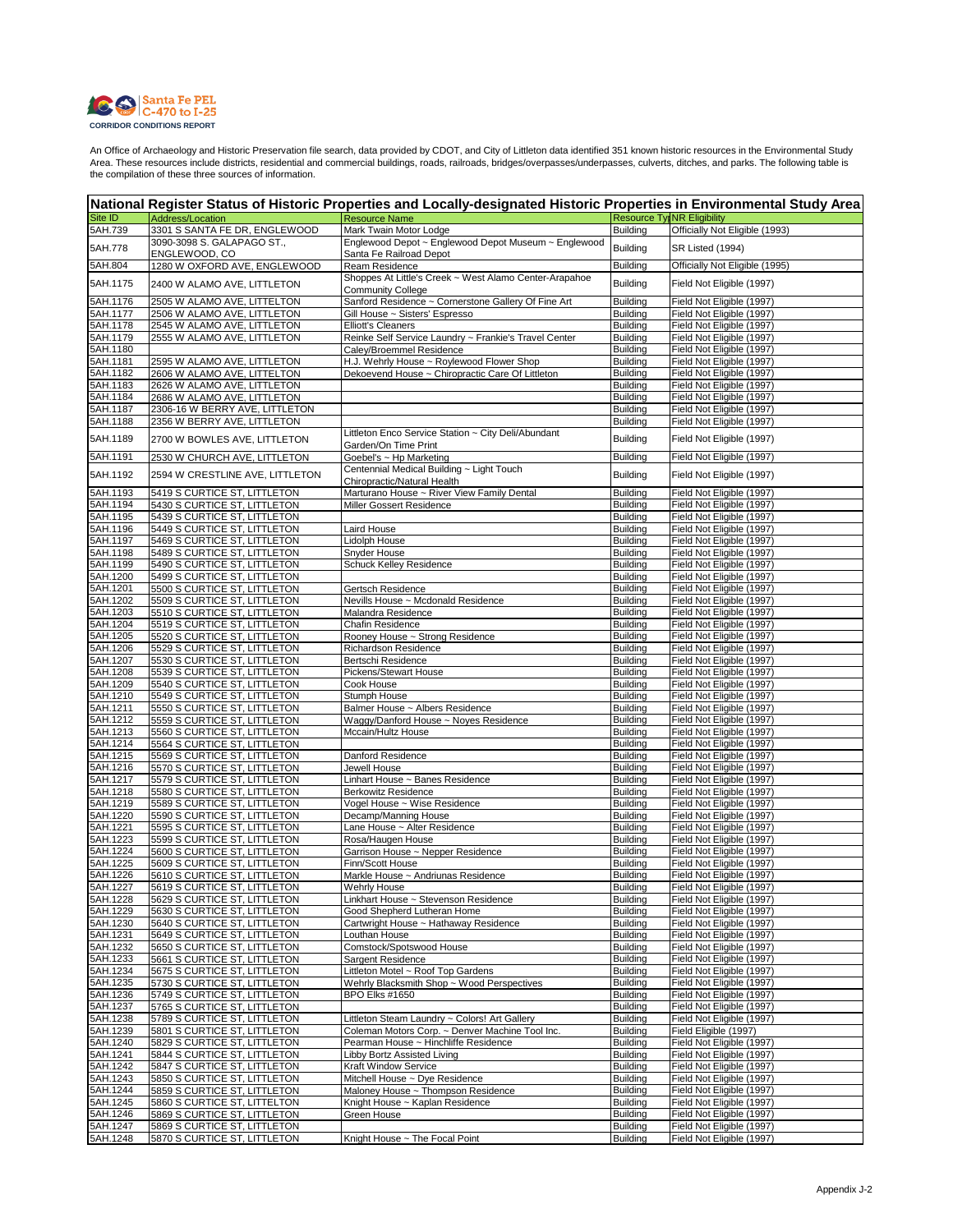

| National Register Status of Historic Properties and Locally-designated Historic Properties in Environmental Study Area |                                                              |                                                                        |                                    |                                                        |
|------------------------------------------------------------------------------------------------------------------------|--------------------------------------------------------------|------------------------------------------------------------------------|------------------------------------|--------------------------------------------------------|
| Site ID                                                                                                                | Address/Location                                             | <b>Resource Name</b>                                                   |                                    | <b>Resource TylNR Eligibility</b>                      |
| 5AH.1249                                                                                                               | 5880 S CURTICE ST, LITTLETON                                 |                                                                        | <b>Building</b>                    | Field Not Eligible (1997)                              |
| 5AH.1251                                                                                                               | 5889 S CURTICE ST, LITTLETON                                 | <b>Candler House</b>                                                   | <b>Building</b>                    | Field Not Eligible (1997)                              |
| 5AH.1278                                                                                                               | 2485 W. MAIN ST., LITTLETON                                  | Coors Building Extension ~ Seasons-A Better Idea Interiors             | <b>Building</b>                    | Contributing (1998)                                    |
| 5AH.1279                                                                                                               | 2489 W. MAIN ST., LITTLETON                                  | Coors Building ~ Seasons                                               | <b>Building</b>                    | Contributing (1998)                                    |
| 5AH.1280                                                                                                               | 2490 W. MAIN ST., LITTLETON                                  | Crawford Saloon ~ Littleton Liquor Store/Sinton's Barber               | <b>Building</b>                    | Noncontributing (1998)                                 |
| 5AH.1281<br>5AH.1282                                                                                                   | 2500 W. MAIN ST., LITTLETON                                  | Kauer Block ~ Antiques Vintage                                         | <b>Building</b><br><b>Building</b> | Contributing (1998)<br>Contributing (1998)             |
|                                                                                                                        | 2509 W. MAIN ST., LITTLETON                                  | First National Bank Of Littleton ~ The Andy Marquez Gallery            |                                    |                                                        |
| 5AH.1283                                                                                                               | 2516 W. MAIN ST., LITTLETON                                  | Two Potters<br>Lilley Building/Boddy Block ~ David Taylor Dance/Hannum | <b>Building</b>                    | Contributing (1998)                                    |
| 5AH.1284                                                                                                               | 2529-39 W. MAIN ST., LITTLETON                               | <b>Studios</b>                                                         | <b>Building</b>                    | Contributing (1998)                                    |
| 5AH.1285                                                                                                               | 2530 W. MAIN ST., LITTLETON                                  | O.G. Hill Drug Store ~ Winners Circle                                  | <b>Building</b>                    | Contributing (1998)                                    |
| 5AH.1286                                                                                                               | 2546 W. MAIN ST., LITTLETON                                  | Littleton Independent ~ Greener Pastures                               | <b>Building</b>                    | Contributing (1998)                                    |
| 5AH.1287                                                                                                               | 2550 W. MAIN ST., LITTLETON                                  | Kraft Building ~ Colorado Stained Glass                                | <b>Building</b>                    | Contributing (1998)                                    |
| 5AH.1288                                                                                                               | 2559 W. MAIN ST., LITTLETON                                  | Lilley Livery Stable ~ Red Tiger                                       | <b>Building</b>                    | Contributing (1998)                                    |
| 5AH.1289                                                                                                               | 2560-64 W. MAIN ST., LITTLETON                               | Dana Downing Grocery ~ Chocolates By Mary Carol                        | Building                           | Contributing (1998)                                    |
| 5AH.1290                                                                                                               | 2569-75 W. MAIN ST., LITTLETON                               | Batschelet Building ~ Fritter's Cafe/Remember When<br>Antiques         | <b>Building</b>                    | Contributing (1998)                                    |
| 5AH.1291                                                                                                               | 2570 W. MAIN ST., LITTLETON                                  | Kalinowski Bakery ~ Woods N' Stitches                                  | <b>Building</b>                    | Contributing (1998)                                    |
| 5AH.1292                                                                                                               | 2580 W. MAIN ST., LITTLETON                                  | Littleton Post Office ~ Joli's                                         | <b>Building</b>                    | Contributing (1998)                                    |
| 5AH.1293                                                                                                               | 2589 W. MAIN ST., LITTLETON                                  | Jet Bar                                                                | <b>Building</b>                    | Noncontributing (1998)                                 |
| 5AH.1294                                                                                                               | 2590 W. MAIN ST., LITTLETON                                  | Spotswood Building/Burden Meat ~ Creator Mundi                         | <b>Building</b>                    | Contributing (1998)                                    |
| 5AH.1295                                                                                                               | 2600 W MAIN ST, LITTLETON                                    | Harry Post Building ~ Penny Robin Dancewear                            | <b>Building</b>                    | Field Not Eligible (1997)                              |
| 5AH.1296                                                                                                               | 2609 W MAIN ST, LITTLETON                                    | Skelly Service Station ~ Merle's Alignment Service                     | <b>Building</b>                    | Field Not Eligible (1997)                              |
| 5AH.1297                                                                                                               | 2629 W MAIN ST, LITTLETON                                    | Cebuzz Supermarket/Food Giant ~ S.J. Stewart Building                  | <b>Building</b>                    | Field Not Eligible (1997)                              |
| 5AH.1298                                                                                                               | 2630 W MAIN ST, LITTLETON                                    | Mccauley-Rankin Chevrolet ~ Main Street Cutters                        | <b>Building</b>                    | Field Not Eligible (1997)                              |
| 5AH.1299                                                                                                               | 2646 W MAIN ST, LITTLETON                                    | Bill's Cafe                                                            | <b>Building</b>                    | Field Not Eligible (1997)                              |
| 5AH.1300                                                                                                               | 2650-70 W MAIN ST, LITTLETON                                 | Blue Ribbon Stables ~ Vantech (East Part)                              | <b>Building</b>                    | Field Not Eligible (1997)                              |
| 5AH.1301                                                                                                               | 2659 W MAIN ST, LITTLETON                                    | Bradford Auto Body ~ Bradford Auto Body/Wheels Of Fortune Building     |                                    | Field Not Eligible (1997)                              |
| 5AH.1302                                                                                                               | 2676 W MAIN ST, LITTLETON                                    | Bussard Motor Co. ~ Vintage Body Tech & Collision                      | <b>Building</b>                    | Field Not Eligible (1997)                              |
| 5AH.1303                                                                                                               | 2679 W MAIN ST, LITTLETON                                    | Valley Feed & Supply Co. ~ Valley Feed And Lawn Center                 | <b>Building</b><br>Building        | Field Not Eligible (1997)                              |
| 5AH.1305<br>5AH.1306                                                                                                   | 2699 W MAIN ST, LITTLETON<br>5402 S NEVADA ST, LITTLETON     | Kinkel Residence ~ Elling & Associates, Inc.<br>Shaw House             | <b>Building</b>                    | Field Not Eligible (1997)<br>Field Not Eligible (1997) |
| 5AH.1307                                                                                                               | 5412 S NEVADA ST, LITTLETON                                  | <b>Brown House</b>                                                     | Building                           | Field Not Eligible (1997)                              |
| 5AH.1308                                                                                                               | 5422 S NEVADA ST, LITTLETON                                  | Hoffman House ~ Hildebrand Residence                                   | Building                           | Field Not Eligible (1997)                              |
| 5AH.1309                                                                                                               | 5432-42 S NEVADA ST, LITTLETON                               |                                                                        | <b>Building</b>                    | Field Not Eligible (1997)                              |
| 5AH.1310                                                                                                               | 5452-62 S NEVADA ST, LITTLETON                               |                                                                        | <b>Building</b>                    | Field Not Eligible (1997)                              |
| 5AH.1311                                                                                                               | 5471 S NEVADA ST, LITTLETON                                  | Blakey House ~ The Patio-Hair Styling By Eloise ~ Allen<br>Residence   | <b>Building</b>                    | Field Not Eligible (1997)                              |
| 5AH.1312                                                                                                               | 5472 S NEVADA ST, LITTLETON                                  | Showen Residence                                                       | <b>Building</b>                    | Field Not Eligible (1997)                              |
| 5AH.1313                                                                                                               | 5481 S NEVADA ST, LITTLETON                                  | Schneider House                                                        | <b>Building</b>                    | Field Not Eligible (1997)                              |
| 5AH.1314                                                                                                               | 5491 S NEVADA ST, LITTLETON                                  | Hembree House                                                          | <b>Building</b>                    | Field Not Eligible (1997)                              |
| 5AH.1315                                                                                                               | 5492 S NEVADA ST, LITTLETON                                  | Delhaute House                                                         | <b>Building</b>                    | Field Not Eligible (1997)                              |
| 5AH.1316                                                                                                               | 5501 S NEVADA ST, LITTLETON                                  | Wright Residence                                                       | Building                           | Field Not Eligible (1997)                              |
| 5AH.1317                                                                                                               | 5502 S NEVADA ST, LITTLETON                                  | Hayes Residence                                                        | <b>Building</b>                    | Field Not Eligible (1997)                              |
| 5AH.1318                                                                                                               | 5511 S NEVADA ST, LITTLETON                                  | Young House ~ Buntrock Residence                                       | <b>Building</b>                    | Field Not Eligible (1997)                              |
| 5AH.1319                                                                                                               | 5521 S NEVADA ST, LITTLETON                                  | Busby/Kinser House                                                     | Building                           | Field Not Eligible (1997)                              |
| 5AH.1320                                                                                                               | 5532 S NEVADA ST, LITTLETON                                  | Kalinowski/Pierce House                                                | <b>Building</b>                    | Field Not Eligible (1997)                              |
| 5AH.1321                                                                                                               | 5592 S NEVADA ST, LITTLETON<br>5500 S BLOCK OF NEVADA ST,    | St. Mary's School                                                      | <b>Building</b>                    | Field Not Eligible (1997)                              |
| 5AH.1322                                                                                                               | LITTLETON                                                    | St Mary's School-West Part                                             | <b>Building</b>                    | Field Not Eligible (1997)                              |
| 5AH.1323                                                                                                               | 5601 S NEVADA ST, LITTLETON                                  | Mcgrath/Cuthbert House                                                 | <b>Building</b>                    | Field Not Eligible (1997)                              |
| 5AH.1324                                                                                                               | 5611 S NEVADA ST, LITTLETON                                  | Moore/Mcgan House ~ Weisbrot Residence                                 | <b>Building</b>                    | Field Not Eligible (1997)                              |
| 5AH.1325                                                                                                               | 5612 S NEVADA ST, LITTLETON                                  | Mile High Memorials                                                    | <b>Building</b>                    | Field Not Eligible (1997)                              |
| 5AH.1326                                                                                                               | 5621 S NEVADA ST, LITTLETON                                  | Weisbrot Residence                                                     | <b>Building</b>                    | Field Not Eligible (1997)                              |
| 5AH.1327                                                                                                               | 5641 S NEVADA ST, LITTLETON<br>5671 S. NEVADA ST., LITTLETON | Von Wermer House ~ Iris Cafe                                           | <b>Building</b>                    | Field Not Eligible (1997)                              |
| 5AH.1328<br>5AH.1329                                                                                                   | 5711 S. NEVADA ST., LITTLETON                                | Marjorie Stark & Associates, Lls<br>Medical Office Of Dr. Wells        | <b>Building</b><br><b>Building</b> | Noncontributing (1998)<br>Contributing (1998)          |
| 5AH.1330                                                                                                               | 5721 S NEVADA ST, LITTLETON                                  | Mountain States Telephone & Telegraph Company ~                        | <b>Building</b>                    | Field Not Eligible (1997)                              |
|                                                                                                                        |                                                              | Lautenbach Insurance                                                   |                                    |                                                        |
| 5AH.1331<br>5AH.1334                                                                                                   | 5787 S NEVADA ST, LITTLETON<br>5891 S NEVADA ST, LITTLETON   | South Creek Apartments<br>South Creek Apartments                       | <b>Building</b><br><b>Building</b> | Field Not Eligible (1997)<br>Field Not Eligible (1997) |
| 5AH.1337                                                                                                               | 2450 W POWERS AVE, LITTLETON                                 |                                                                        | <b>Building</b>                    | Field Not Eligible (1997)                              |
| 5AH.1338                                                                                                               | 5334 S PRINCE ST, LITTLETON                                  | Arapahoe County Administration Building                                | <b>Building</b>                    | Field Not Eligible (1997)                              |
| 5AH.1339                                                                                                               | 5401 S PRINCE ST, LITTLETON                                  | <b>Prince Street Building</b>                                          | <b>Building</b>                    | Field Not Eligible (1997)                              |
| 5AH.1340                                                                                                               | 5423 S PRINCE ST, LITTLETON                                  | Cummings House                                                         | <b>Building</b>                    | Field Not Eligible (1997)                              |
| 5AH.1341                                                                                                               | 5433 S PRINCE ST, LITTLETON                                  |                                                                        | <b>Building</b>                    | Field Not Eligible (1997)                              |
| 5AH.1342                                                                                                               | 5443 S PRINCE ST, LITTLETON                                  | Stemmermann House ~ Jim Shoup Insurance                                | <b>Building</b>                    | Field Not Eligible (1997)                              |
| 5AH.1343                                                                                                               | 5444 S PRINCE ST, LITTLETON                                  | Geneva Village                                                         | <b>Building</b>                    | Field Not Eligible (1997)                              |
| 5AH.1351                                                                                                               | 5444 S PRINCE ST, LITTLETON                                  | Geneva Village Clock Tower                                             | <b>Building</b>                    | Field Not Eligible (1997)                              |
| 5AH.1352                                                                                                               | 5463 S PRINCE ST, LITTLETON                                  |                                                                        | <b>Building</b>                    | Field Not Eligible (1997)                              |
| 5AH.1353                                                                                                               | 5483 S PRINCE ST, LITTLETON                                  | <b>Bolis House</b>                                                     | <b>Building</b>                    | Field Not Eligible (1997)                              |
| 5AH.1354<br>5AH.1355                                                                                                   | 5504 S PRINCE ST, LITTLETON<br>5514 S PRINCE ST, LITTLETON   |                                                                        | <b>Building</b>                    | Field Not Eligible (1997)<br>Field Not Eligible (1997) |
| 5AH.1356                                                                                                               | 5524 S PRINCE ST, LITTLETON                                  | <b>Bridge House</b>                                                    | <b>Building</b><br><b>Building</b> | Field Not Eligible (1997)                              |
| 5AH.1357                                                                                                               | 5543 S PRINCE ST, LITTLETON                                  | Swanson Residence                                                      | <b>Building</b>                    | Field Not Eligible (1997)                              |
| 5AH.1358                                                                                                               | 5553 S PRINCE ST, LITTLETON                                  |                                                                        | <b>Building</b>                    | Field Not Eligible (1997)                              |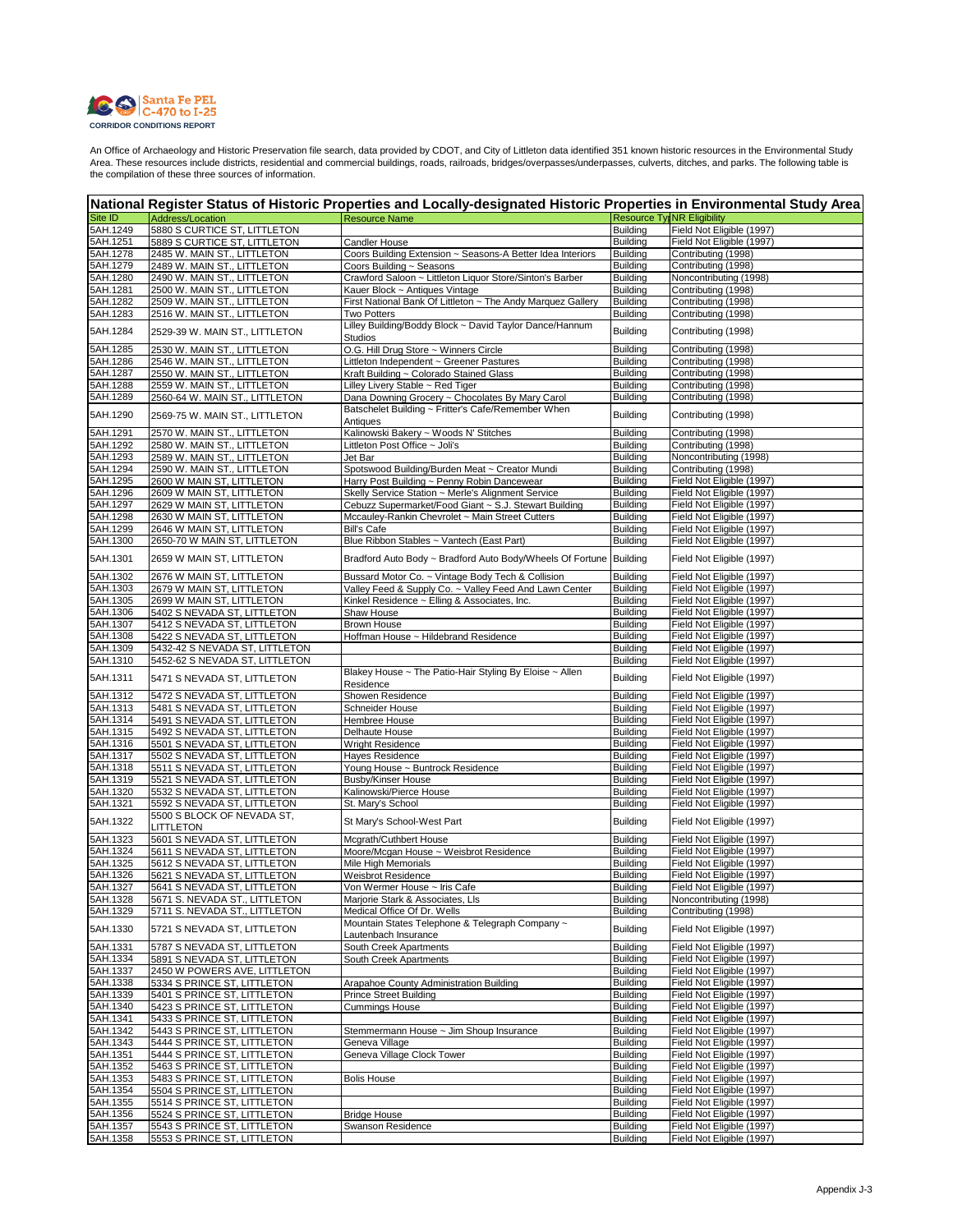

| National Register Status of Historic Properties and Locally-designated Historic Properties in Environmental Study Area |                                  |                                                                                                                       |                           |                                                        |  |
|------------------------------------------------------------------------------------------------------------------------|----------------------------------|-----------------------------------------------------------------------------------------------------------------------|---------------------------|--------------------------------------------------------|--|
| Site ID                                                                                                                | Address/Location                 | <b>Resource Name</b>                                                                                                  |                           | <b>Resource TylNR Eligibility</b>                      |  |
| 5AH.1359                                                                                                               | 5554 S PRINCE ST, LITTLETON      |                                                                                                                       | Building                  | Field Not Eligible (1997)                              |  |
| 5AH.1360                                                                                                               | 5563 S PRINCE ST, LITTLETON      |                                                                                                                       | <b>Building</b>           | Field Not Eligible (1997)                              |  |
| 5AH.1361                                                                                                               | 5564 S PRINCE ST, LITTLETON      |                                                                                                                       | <b>Building</b>           | Field Not Eligible (1997)                              |  |
| 5AH.1362                                                                                                               | 5583 S PRINCE ST, LITTLETON      | Circle Savings & Loan ~ Bantek                                                                                        | <b>Building</b>           | Field Not Eligible (1997)                              |  |
| 5AH.1364                                                                                                               | 5603 S PRINCE ST, LITTLETON      | Goddard/Weber House ~ Pales Residence                                                                                 | <b>Building</b>           | Field Not Eligible (1997)                              |  |
| 5AH.1365                                                                                                               | 5613 S PRINCE ST, LITTLETON      | Wilson House ~ Unique Development                                                                                     | <b>Building</b>           | Field Not Eligible (1997)                              |  |
| 5AH.1366                                                                                                               | 5623 S PRINCE ST, LITTLETON      | Cooke's Littleton Pharmacy ~ Maxm                                                                                     | <b>Building</b>           | Field Not Eligible (1997)                              |  |
| 5AH.1369                                                                                                               | 5663 S PRINCE ST, LITTLETON      | Food Giant ~ Littleton Cleaners/Prince St. Bingo                                                                      | Building                  | Field Not Eligible (1997)                              |  |
| 5AH.1374                                                                                                               | 5708 S RAPP ST, LITTLETON        | Littleton Electric                                                                                                    | <b>Building</b>           | Field Not Eligible (1997)                              |  |
| 5AH.1375                                                                                                               | 5718 S RAPP ST, LITTLETON        | <b>Weston Masonic Temple</b>                                                                                          | <b>Building</b>           | Field Eligible (1997)                                  |  |
| 5AH.1376                                                                                                               | 5757 S RAPP ST, LITTLETON        | Stephenson/Gertig House                                                                                               | <b>Building</b>           | Field Not Eligible (1997)                              |  |
| 5AH.1377                                                                                                               | 5767 S RAPP ST, LITTLETON        |                                                                                                                       | <b>Building</b>           | Field Not Eligible (1997)                              |  |
| 5AH.1378                                                                                                               | 5776 S RAPP ST, LITTLETON        | <b>Beauty Enhancements</b>                                                                                            | <b>Building</b>           | Field Not Eligible (1997)                              |  |
| 5AH.1379                                                                                                               | 5784 S RAPP ST, LITTLETON        | Columbine Mercantile Company Warehouse ~ Mason<br>Company                                                             | <b>Building</b>           | Field Not Eligible (1997)                              |  |
| 5AH.1380                                                                                                               | 5788 S RAPP ST, LITTLETON        | Mason's Auto Parts ~ Tri-County Glass, Inc.                                                                           | <b>Building</b>           | Field Not Eligible (1997)                              |  |
| 5AH.1381                                                                                                               | 5797 S RAPP ST, LITTLETON        | R.J. Wehrly Blacksmith Shop ~ State Farm Insurance/Foothills<br>Roof Service                                          | Building                  | Field Not Eligible (1997)                              |  |
| 5AH.1382                                                                                                               | 5807 S RAPP ST, LITTLETON        | Colonial Inn ~ Rapp Street Apartments                                                                                 | <b>Building</b>           | Field Not Eligible (1997)                              |  |
| 5AH.1383                                                                                                               | 5807 S RAPP ST, LITTLETON        | Colonial Inn ~ Rapp Street Apartments                                                                                 | <b>Building</b>           | Field Not Eligible (1997)                              |  |
| 5AH.1384                                                                                                               | 5808 S RAPP ST, LITTLETON        | <b>Little Creek Offices</b>                                                                                           | <b>Building</b>           | Field Not Eligible (1997)                              |  |
| 5AH.1386                                                                                                               | 5827 S RAPP ST, LITTLETON        | Enterprise Construction, Inc.                                                                                         | <b>Building</b>           | Field Not Eligible (1997)                              |  |
| 5AH.1387                                                                                                               | 5848 S RAPP ST, LITTLETON        | Foster House                                                                                                          | <b>Building</b>           | Field Not Eligible (1997)                              |  |
| 5AH.1388                                                                                                               | 5858 S RAPP ST, LITTLETON        | Montgomery House                                                                                                      | <b>Building</b>           | Field Not Eligible (1997)                              |  |
| 5AH.1389                                                                                                               | 5868 S RAPP ST, LITTLETON        |                                                                                                                       | <b>Building</b>           | Field Not Eligible (1997)                              |  |
| 5AH.1390                                                                                                               | 5898 S RAPP ST, LITTLETON        | J.F. Sato & Associates                                                                                                | Building                  | Field Not Eligible (1997)                              |  |
| 5AH.1391                                                                                                               | 5251 S RIO GRANDE ST, LITTLETON  | O.K. Rubber Welders ~ Regal Plastics                                                                                  | <b>Building</b>           | Field Not Eligible (1997)                              |  |
| 5AH.1392                                                                                                               | 5239 S RIO GRANDE ST, LITTLETON  | Leyner Engineering Works ~ Western United Corporation                                                                 | <b>Building</b>           | Field Not Eligible (1997)                              |  |
| 5AH.1394                                                                                                               | 5241 S RIO GRANDE ST, LITTLETON  | O.K. Rubber Welders ~ Lager-Scott Advertising                                                                         | <b>Building</b>           | Field Not Eligible (1997)                              |  |
| 5AH.1395                                                                                                               | 5243 S RIO GRANDE ST, LITTLETON  | Leyner Engineering Works ~ Exhibit Technology, Inc.                                                                   | <b>Building</b>           | Field Not Eligible (1997)                              |  |
| 5AH.1400                                                                                                               | 5320 S SANTA FE DR, LITTLETON    | Patio Liquors                                                                                                         | <b>Building</b>           | Field Not Eligible (1997)                              |  |
| 5AH.1401                                                                                                               | 5350 S SANTA FE DR, LITTLETON    | Santa Anita Drive-In Restaurant ~ Hickory Baked<br>Ham/Riverbend Restaurant                                           | <b>Building</b>           | Field Not Eligible (1997)                              |  |
| 5AH.1402                                                                                                               | 5390 S SANTA FE DR, LITTLETON    | Essex House Motor Hotel ~ Essex House Motel                                                                           | <b>Building</b>           | Field Not Eligible (1997)                              |  |
| 5AH.1403                                                                                                               | 5810 S SANTA FE DR, LITTLETON    | Evergreen Motel                                                                                                       | <b>Building</b>           | Field Not Eligible (1997)                              |  |
| 5AH.1404                                                                                                               | 5858 S SANTA FE DR, LITTLETON    | Mcdonald's Restaurant                                                                                                 | <b>Building</b>           | Field Not Eligible (1997)                              |  |
|                                                                                                                        |                                  | Texaco Service Station ~ Texaco Service Station & Service                                                             |                           |                                                        |  |
| 5AH.1405                                                                                                               | 5890 S SANTA FE DR, LITTLETON    | Center                                                                                                                | <b>Building</b>           | Field Not Eligible (1997)                              |  |
| 5AH.1430                                                                                                               |                                  | Littleton Main Street Historic District                                                                               | District                  | NR Listed (1998)                                       |  |
| 5AH.1557                                                                                                               | 5887 S RAPP, LITTLETON           | The Old Episcopal Church (Littleton)                                                                                  | <b>Building</b>           | No Assessment (1978)                                   |  |
| 5AH.1558                                                                                                               |                                  |                                                                                                                       | <b>Building</b>           | No Assessment (1978)                                   |  |
| 5AH.1574                                                                                                               |                                  | Lee Gulch Bridge ~ Bridge F-16-Aa                                                                                     | Structure                 | Officially Not Eligible (2017)                         |  |
| 5AH.1576                                                                                                               |                                  | Dad Clark Gulch Bridge ~ Bridge F-16-F                                                                                | Structure                 | Officially Not Eligible (2004)                         |  |
|                                                                                                                        |                                  | Stearns-Roger Corporation ~ Stearns-Roger Division, United                                                            |                           |                                                        |  |
| 5AH.1602                                                                                                               | 2701 S ELATI ST, ENGLEWOOD       | Engineers & Constructors<br>Atchison, Topeka & Santa Fe Railway Lee Gulch Double                                      | <b>Building</b>           | Officially Not Eligible (1999)                         |  |
| 5AH.1961                                                                                                               |                                  | Culvert                                                                                                               | Structure                 | Field Not Eligible (2001)                              |  |
| 5AH.2041                                                                                                               | 2857 W MAPLEWOOD AVE, LITTLETON  | <b>Eckstrom Residence</b>                                                                                             | <b>Building</b>           | Field Not Eligible (2001)                              |  |
| 5AH.2100                                                                                                               | 6501 S SANTA FE DR, LITTLETON    | Nielsen Residence                                                                                                     | Building                  | Field Not Eligible (2001)                              |  |
| 5AH.2101                                                                                                               | 6509 S SANTA FE DR, LITTLETON    | Heineman Residence                                                                                                    | <b>Building</b>           | Field Not Eligible (2001)                              |  |
| 5AH.2262                                                                                                               | 6509 S SANTA FE DR, LITTLETON    |                                                                                                                       | Building                  | Field Not Eligible (2001)                              |  |
| 5AH.2263                                                                                                               | 6591 S SANTA FE DR, LITTLETON    |                                                                                                                       | <b>Building</b>           | Field Not Eligible (2001)                              |  |
| 5AH.2264                                                                                                               | 6509 S SANTA FE DR, LITTLETON    | 6509 South Santa Fe Drive Barn                                                                                        | <b>Building</b>           | Field Not Eligible (2001)<br>Nonsupporting (2017)      |  |
| 5AH.2868.1<br>5AH.3182                                                                                                 |                                  | US Highway 85                                                                                                         | Linear                    | Field Not Eligible (2012)                              |  |
| 5AH.3313                                                                                                               |                                  | F-16-FU Bridge<br>Richard S. Little Historical Marker                                                                 | Structure                 | No Assessment (2013)                                   |  |
| 5AH.3315                                                                                                               | 7951 S SANTA FE DR, LITTLETON    | Canary Farm Barn~Green Valley Turf Farm                                                                               | Object<br><b>Building</b> | Officially Eligible (2019)                             |  |
| 5AH.3844                                                                                                               | 8201 S Santa Fe Drive, Littleton | Wolhurst Adult Mobile Home Community                                                                                  | Site                      | Officially Eligible (2019)                             |  |
| 5DA.921.1                                                                                                              |                                  | Denver & Rio Grande Railroad - Segment                                                                                | Linear                    | Supporting (2019)                                      |  |
| 5DA.921.2                                                                                                              |                                  | Denver & Rio Grande Railroad - Segment                                                                                | Linear                    | Contributing (1995)                                    |  |
| 5DA.921.11                                                                                                             |                                  | Denver & Rio Grande Railroad - Segment                                                                                | Linear                    | No Assessment (No Date)                                |  |
| 5DA.922.1                                                                                                              |                                  | Atchison, Topeka & Santa Fe Railway - Segment                                                                         | Linear                    | Supporting (2013)                                      |  |
| 5DA.922.2                                                                                                              |                                  | Atchison, Topeka & Santa Fe Railway - Segment                                                                         | Linear                    | Supporting (2013)                                      |  |
| 5DA.987.1                                                                                                              |                                  | City Ditch - Segment                                                                                                  | Linear                    | Nonsupporting (2013)                                   |  |
| 5DA.1912                                                                                                               |                                  | Stephen's House ~ Colorado State Parks And Recreation<br>Offices                                                      | <b>Building</b>           | Officially Not Eligible (2007)                         |  |
|                                                                                                                        |                                  |                                                                                                                       |                           |                                                        |  |
| 5DA.1913<br>5DA.2467.1                                                                                                 | 13837 S HIGHWAY 85, LITTLETON    | Flyin' B Ranch~Plews House                                                                                            | <b>Building</b>           | Officially Not Eligible (2004)<br>Nonsupporting (2016) |  |
|                                                                                                                        |                                  | US Highway 85<br>Wolhurst Adult Mobile Home Community                                                                 | Linear                    | Officially Eligible (2019)                             |  |
| 5DA.3909<br>5DV.48                                                                                                     | 8201 S Santa Fe Drive, Littleton |                                                                                                                       | Site                      | Officially Eligible (2016)                             |  |
| 5DV.673                                                                                                                |                                  | Gates Rubber Company                                                                                                  | Site<br>Site              | Field Not Eligible (1982)                              |  |
| 5DV.2457.1                                                                                                             | 2190 S. PLATTE RIVER DR., DENVER | Montana City Townsite ~ Frontier Park ~ Grant-Frontier Park<br>Shattuck Chemical Building No. 1 Office And Laboratory |                           | Contributing (1992)                                    |  |
|                                                                                                                        | 1805 S. BANNOCK ST., DENVER      | Shattuck Chemical Building No. 2 Rhenium Processing                                                                   | <b>Building</b>           |                                                        |  |
| 5DV.2457.2                                                                                                             | 1805 S. BANNOCK ST., DENVER      | <b>Building</b>                                                                                                       | <b>Building</b>           | Noncontributing (1992)                                 |  |
| 5DV.2457.3                                                                                                             | 1805 S. BANNOCK ST., DENVER      | Shattuck Chemical Building No. 3 Current Office And<br>Laboratory Building                                            | <b>Building</b>           | Contributing (1992)                                    |  |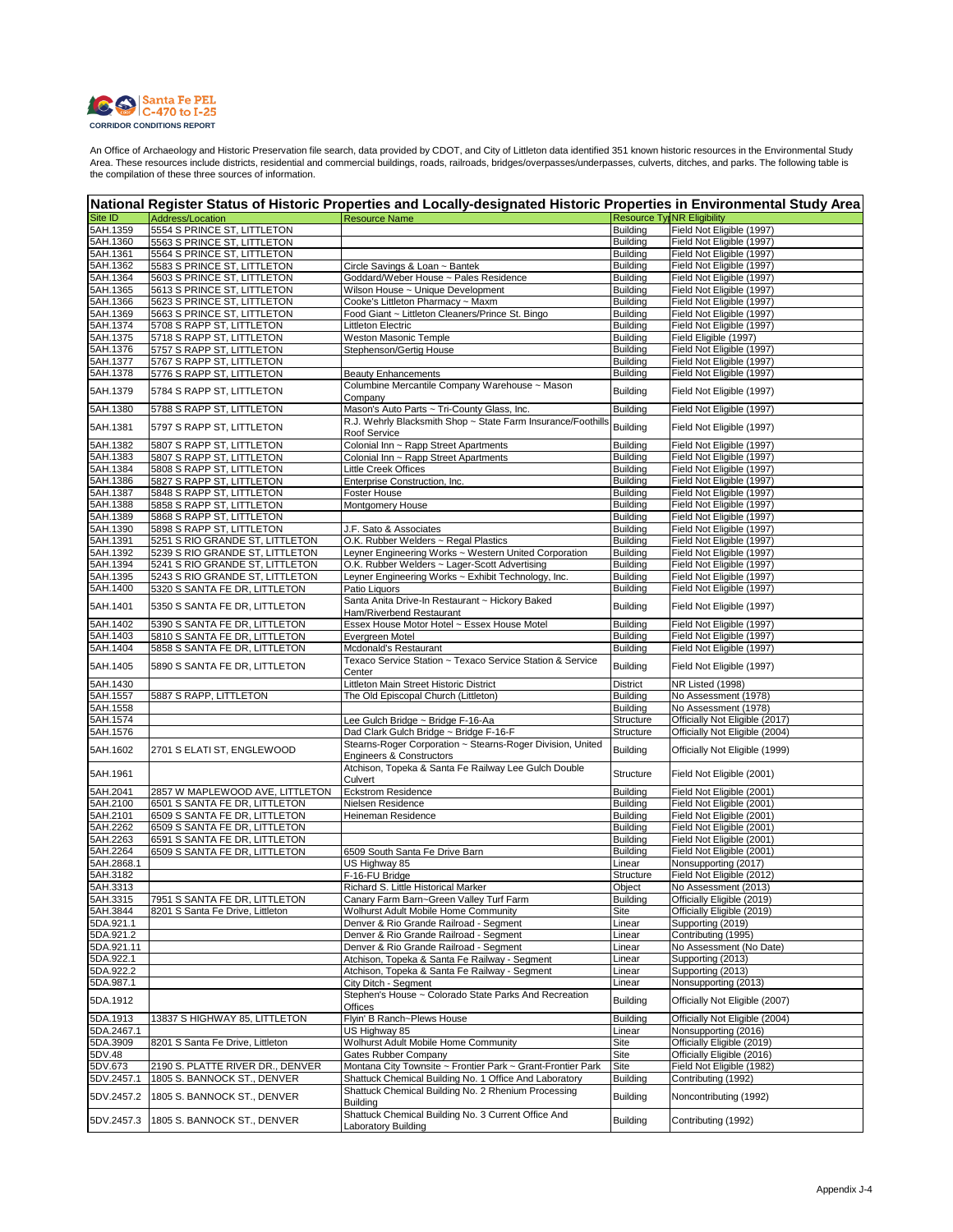

|                      |                                   | National Register Status of Historic Properties and Locally-designated Historic Properties in Environmental Study Area             |                                    |                                                                  |
|----------------------|-----------------------------------|------------------------------------------------------------------------------------------------------------------------------------|------------------------------------|------------------------------------------------------------------|
| Site ID              | Address/Location                  | <b>Resource Name</b>                                                                                                               | <b>Resource Tyl NR Eligibility</b> |                                                                  |
| 5DV.2457.4           | 1805 S. BANNOCK ST., DENVER       | Shattuck Chemical Building No. 4 Vacant Uranium And<br>Rhenium Processing Building                                                 | <b>Building</b>                    | Contributing (1992)                                              |
| 5DV.2457.5           | 1805 S. BANNOCK ST., DENVER       | Shattuck Chemical Building No. 5 Vacant Calcium/Sodium<br>Molybdate Processing Building                                            | <b>Building</b>                    | Noncontributing (1992)                                           |
| 5DV.2457.6           | 1805 S. BANNOCK ST., DENVER       | Shattuck Chemical Roaster Building No. 6                                                                                           | <b>Building</b>                    | Noncontributing (1992)                                           |
| 5DV.2457             | 1805 S. BANNOCK ST., DENVER       | <b>Shattuck Chemical</b>                                                                                                           | Building                           | Officially Eligible (1986)                                       |
| 5DV.2461             | 500 S. SANTA FE DR., DENVER       | Robinson Brick-Tile, National Radium Institute                                                                                     | <b>Building</b>                    | Officially Eligible (1986)                                       |
| 5DV.3371             | 2424 S. GALAPAGO ST., DENVER      | Milo Windell House                                                                                                                 | <b>Building</b>                    | Officially Not Eligible (1993)                                   |
| 5DV.4312             | 1559 S. ACOMA ST., DENVER         | Esparza House                                                                                                                      | <b>Building</b>                    | Officially Eligible (1993)                                       |
| 5DV.4313             | 1561 S. ACOMA ST., DENVER         | Groblebe House                                                                                                                     | <b>Building</b>                    | Officially Eligible (1993)                                       |
| 5DV.4314             | 1563 S. ACOMA ST., DENVER         | Groblebe Building                                                                                                                  | <b>Building</b>                    | Officially Eligible (1993)                                       |
| 5DV.4315             | 1600-1690 S. ACOMA ST., DENVER    | Harris Family Partnership Building                                                                                                 | <b>Building</b>                    | Officially Not Eligible (1993)                                   |
| 5DV.4316             | 441 W. ASBURY AVE., DENVER        | Dever House                                                                                                                        | <b>Building</b>                    | Officially Not Eligible (1993)                                   |
| 5DV.4317             | 2027 S. ELATI ST., DENVER         | Sellers House                                                                                                                      | <b>Building</b>                    | Officially Not Eligible (1993)                                   |
| 5DV.4318             | 2039 S. ELATI ST., DENVER         |                                                                                                                                    | <b>Building</b>                    | Officially Needs Data (1993)                                     |
| 5DV.4319             | 2043 S. ELATI ST., DENVER         | <b>Bennett House</b>                                                                                                               | <b>Building</b>                    | Officially Not Eligible (1993)                                   |
| 5DV.4320             | 2047 S. ELATI ST., DENVER         | Ardizzone House                                                                                                                    | <b>Building</b>                    | Officially Not Eligible (1993)                                   |
| 5DV.4321             | 2139 S. FOX ST., DENVER           | Levine House                                                                                                                       | <b>Building</b>                    | Officially Eligible (1993)                                       |
| 5DV.4322             | 2149 S. FOX ST., DENVER           | Mcconnell House                                                                                                                    | <b>Building</b>                    | Officially Eligible (1993)                                       |
| 5DV.4323             | 2163 S. FOX ST., DENVER           | Powell House                                                                                                                       | <b>Building</b>                    | Officially Not Eligible (1993)                                   |
| 5DV.4324             | 2140 S. DELAWARE ST., DENVER      | Anderson Building                                                                                                                  | <b>Building</b>                    | Officially Eligible (1993)                                       |
| 5DV.4325             | 400 W. EVANS AVE., DENVER         | Machine Mart                                                                                                                       | <b>Building</b>                    | Officially Not Eligible (1993)                                   |
| 5DV.4326             | 2201 S. DELAWARE ST., DENVER      | Denver Pottery Company                                                                                                             | <b>Building</b>                    | Officially Eligible (1993)                                       |
| 5DV.4327             | 2207 S. CHEROKEE ST., DENVER      | Preston House                                                                                                                      | <b>Building</b>                    | Officially Not Eligible (1993)                                   |
| 5DV.4328             | 2301 S. GALAPAGO ST., DENVER      | Unruh House                                                                                                                        | <b>Building</b>                    | Officially Eligible (1993)                                       |
| 5DV.4329             | 2485 S. SANTA FE DR., DENVER      | Old Santa Fe Pottery, Old Santa Fe Village                                                                                         | <b>Building</b>                    | Officially Not Eligible (1993)                                   |
| 5DV.4330             | 2555 S. SANTA FE DR., DENVER      | Santa Fe Plaza                                                                                                                     | <b>Building</b>                    | Officially Not Eligible (1993)                                   |
| 5DV.4342             | 1800-1808 S. BANNOCK ST., DENVER  | <b>Lawlor Building</b>                                                                                                             | <b>Building</b>                    | Officially Not Eligible (1993)                                   |
| 5DV.4343             | 2293-2295 S. DELAWARE ST., DENVER | <b>Asarch Building</b>                                                                                                             | <b>Building</b>                    | Officially Not Eligible (1993)                                   |
| 5DV.4783.1           |                                   | Atchison, Topeka & Santa Fe Railway - Segment                                                                                      | Linear                             | Field Eligible (1999)                                            |
| 5DV.4783.2           |                                   | Atchison, Topeka & Santa Fe Railway - Segment                                                                                      | Linear                             | Noncontributing (1999)                                           |
| 5DV.4783.3           |                                   | Atchison, Topeka & Santa Fe Railway - Segment                                                                                      | Linear                             | Nonsupporting (2012)                                             |
| 5DV.4783.4           |                                   | Atchison, Topeka & Santa Fe Railway - Segment                                                                                      | Linear                             | Officially Eligible (2007)                                       |
| 5DV.4784.1           |                                   | Denver & Rio Grande Railroad - Segment                                                                                             | Linear                             | Supporting (2017)                                                |
| 5DV.4784.2           |                                   | Denver & Rio Grande Railroad - Segment                                                                                             | Linear                             | Noncontributing (1999)                                           |
| 5DV.4784.4           |                                   | Denver & Rio Grande Railroad - Segment                                                                                             | Linear                             | Officially Eligible (2004)                                       |
| 5DV.4784.5           |                                   | Denver & Rio Grande Railroad - Segment                                                                                             | Linear                             | Officially Eligible (2007)                                       |
| 5DV.5354             | 2415 S. GALAPAGO ST., DENVER      |                                                                                                                                    | <b>Building</b>                    | No Assessment (No Date)                                          |
| 5DV.5359             | 2116 S. CHEROKEE ST., DENVER      |                                                                                                                                    | Building                           | No Assessment (No Date)                                          |
| 5DV.6033.14          |                                   | Valley Highway / Interstate 25 - Segment                                                                                           | Linear                             | Officially Not Eligible (2004)                                   |
| 5DV.6033.15          |                                   | Valley Highway / Interstate 25 - Segment                                                                                           | Linear                             | Noncontributing (2013)                                           |
| 5DV.6963             | 2675 S. DELAWARE ST., DENVER      | Stearns Roger Manufacturing Company ~ Bob's Auto                                                                                   | Building                           | Officially Not Eligible (1999)                                   |
| 5DV.7065             |                                   | South Platte River Bridge                                                                                                          | Structure                          | Field Not Eligible (2002)<br>Field Eligible (2000)               |
| 5DV.7074<br>5DV.7075 |                                   | State Highway 26 Underpass ~ F-16-Ds                                                                                               | Structure                          |                                                                  |
| 5DV.7077             |                                   | US Highway 85 Overpass<br>US Highway 85 Overpass                                                                                   | Structure<br>Structure             | Officially Not Eligible (2010)<br>Officially Not Eligible (2010) |
|                      |                                   | Atchison Topkea & Santa Fe Railway Bridge / West Alameda                                                                           |                                    |                                                                  |
| 5DV.7113             |                                   | Avenue Bridge                                                                                                                      | Structure                          | Field Eligible (2000)                                            |
| 5DV.7114             |                                   | Denver & Rio Grande Bridge / Alameda Overpass                                                                                      | Structure                          | Field Eligible (2000)                                            |
| 5DV.7115             |                                   | Colorado & Southern Railroad Bridge ~ Bridge At Alameda<br>And Santa Fe ~ Burlington Northern & Santa Fe Railroad                  | Structure                          | Field Eligible (2000)                                            |
| 5DV.7116             |                                   | Iowa Avenue Underpass                                                                                                              | Structure                          | Field Eligible (2000)                                            |
| 5DV.7117             |                                   | Iowa Avenue Underpass                                                                                                              | Structure                          | Field Eligible (2000)                                            |
| 5DV.8326             | 919 W BYERS PL., DENVER           | Sumner Residence ~ Stanton Residence                                                                                               | <b>Building</b>                    | Officially Not Eligible (2004)                                   |
| 5DV.8340             | 230 S SANTA FE DR., DENVER        | Ericks Auto Body                                                                                                                   | <b>Building</b>                    | Officially Not Eligible (2004)                                   |
| 5DV.8341             | 262 S SANTA FE DR., DENVER        | Santa Fe Glass Company ~ Erick's Auto Body Shop                                                                                    | <b>Building</b>                    | Officially Not Eligible (2004)                                   |
| 5DV.8997             | 1197 W. ALAMEDA AVE., DENVER      | Valverde Feed Store ~ Admi Furniture Rental ~ Best Car Buys<br>_td                                                                 | Building                           | Officially Not Eligible (2004)                                   |
| 5DV.8998             | 1200 W ALAMEDA AVE., DENVER       | Leon W. Riley Blacksmith Shop ~ Alameda Service Station ~<br>Best Car Buys, Ltd.                                                   | <b>Building</b>                    | Officially Not Eligible (2004)                                   |
| 5DV.8999             | 1201 W ALAMEDA AVE., DENVER       | Alvin J. Gordon Plumbing / Valverde Coal & Feed Co. / Best<br>Car Buys Ltd.                                                        | <b>Building</b>                    | Officially Not Eligible (2004)                                   |
| 5DV.9060             | 389 S. LIPAN ST., DENVER          | Colorado Builders Supply Company ~ Duffy Crane And<br>Hauling ~ Duffy Storage & Moving Company                                     | <b>Building</b>                    | Officially Not Eligible (2004)                                   |
| 5DV.9061             | 1210 W. BYERS PL., DENVER         | Gordon Residence                                                                                                                   | <b>Building</b>                    | Officially Not Eligible (2004)                                   |
| 5DV.9093             | 235-241 S CHEROKEE ST., DENVER    | Oswald Machine Co. ~ Continental Can Co. ~ Denver Pro<br>Photo And Denver Studio Complex (235) & Lighting Services,<br>Inc $(241)$ | <b>Building</b>                    | Officially Not Eligible (2004)                                   |
| 5DV.9094             | 301-333 S CHEROKEE ST., DENVER    | Chevrolet Motor Co. Parts Department ~ Western Research<br>Labs ~ Upsher-Smith Pharmaceutical Plant                                | Building                           | Officially Not Eligible (2004)                                   |
| 5DV.9105.2           |                                   | Atchison, Topeka & Santa Fe Railway - Segment                                                                                      | Linear                             | Nonsupporting (2012)                                             |
| 5DV.9146.1           |                                   | West Alameda Underpass ~ Subway                                                                                                    | Structure                          | Officially Eligible (2004)                                       |
| 5DV.11022.1          |                                   |                                                                                                                                    | Linear                             | Nonsupporting (2009)                                             |
| 5DV.11023.1          |                                   | Center Avenue Storm Sewer - Segment                                                                                                | Linear                             | Nonsupporting (2010)                                             |
|                      |                                   | South Santa Fe Drive (West Louisiana Avenue To West lowa                                                                           |                                    |                                                                  |
| 5DV.11287            |                                   | Avenue) Brick Storm Sewer                                                                                                          | Linear                             | Officially Eligible (2012)                                       |
| 5DV.11296            | 215 S SANTA DE DR, DENVER         | Su Teatro Inc                                                                                                                      | <b>Building</b>                    | Officially Not Eligible (2013)                                   |